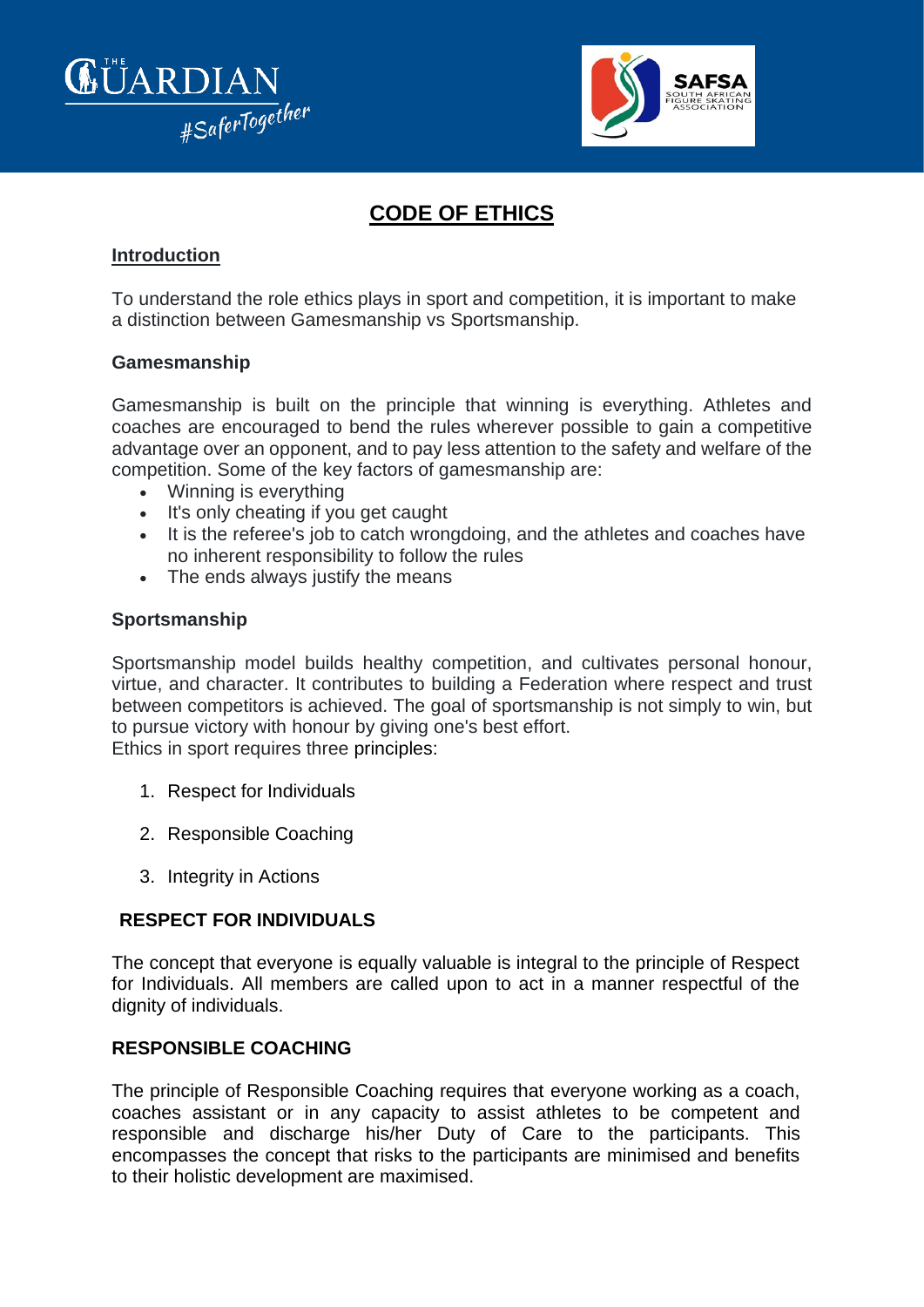## **INTEGRITY IN ACTIONS**

Integrity in Actions requires that all coaches and anyone assisting them to develop any athlete, to act with honour and consistency. Coaches, and any person assisting in the development of athletes in any capacity, are expected to be honest, principled, and honourable.

It is with these 3 underlying ethical principals in mind that any person, who is a member of **SOUTH AFRICAN FIGURE SKATING ASSOCIATION,** and who is employed, volunteers, contracts or in any other capacity assists any club, union or at any competition must acknowledge and adhere to the following Ethical Standards.

- 1. Treat and respect everyone equally, regardless of race, language, religion, culture, gender, sexual orientation or physical ability.
- 2. Recognise that all athletes can contribute to providing positive feedback on training methods and how best performance during training and competition could be optimised. Be a good listener when occasions for such interaction arise.
- 3. Remember that there is a need for certain information to be kept confidential. Disclosure of such information should only be made with the consent of those who requested confidentiality.
- 4. Be sensitive to the feelings of your athletes when providing feedback on their training progress and performance during competition. Challenges, if any, should not be directed at the athlete, but rather a focus on the athlete's performance.
- 5. Be responsible for periodically updating your coaching expertise through participation in courses, conferences, and workshops and through information available in resource materials.
- 6. Prepare well-planned and sound training programmes and execute them in a manner that would benefit all your athletes.
- 7. Recognise the limits of your knowledge and collaborate with other qualified practitioners. Where appropriate, refer your athletes to a more qualified coach or specialist.
- 8. Advise your injured athlete to seek further medical treatment and suggest an appropriate recovery plan whenever possible. When deciding on your injured athlete's ability to continue training or competing, consider his/her future health and general well-being.
- 9. Ensure that training and competition venues meet with minimum safety standards and that your athletes are properly attired.
- 10.Any physical contact with athletes should be only when necessary and during